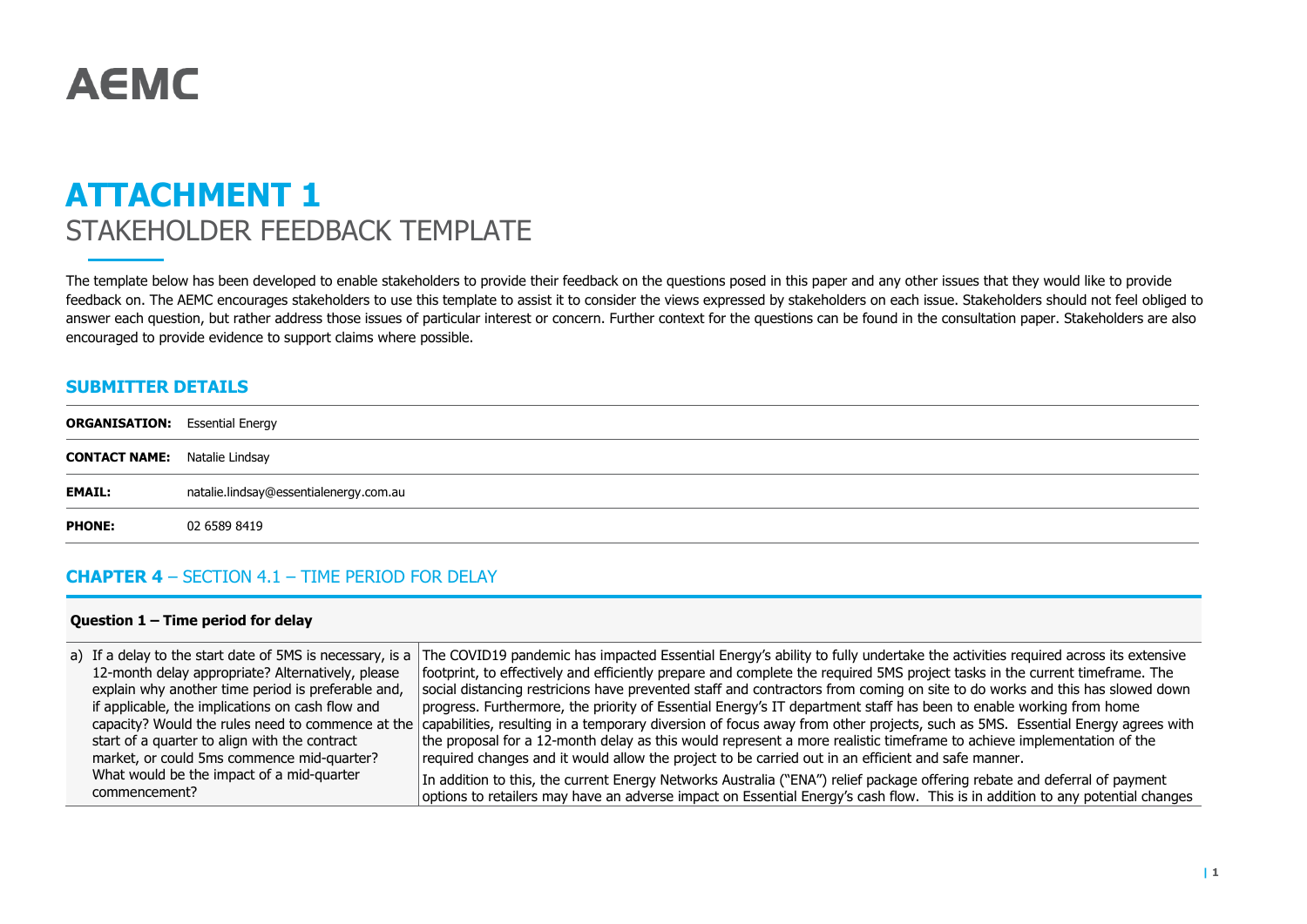#### **Stakeholder feedback** Delayed implementation of five minute and global settlement 14 May 2020

|                                                                                                                                                                                                                                                                                                                                                                                   | in consumption which may impact revenue. This impact is likely to continue until 2021 as a result of the recent rule change<br>request submitted by the Australian Energy Regulator ("AER") for an extension of time for retailers to pay networks in<br>respect of electricity hardship customers and customers on other forms of deferred payment arrangements. Furthermore, the<br>process and system changes required to implement the ENA relief package have diverted resources from projects such as<br>5MS and this will have an impact on meeting the current project timeline.<br>Essential Energy's preference is for commencement of 5MS at the start of a quarter which aligns with its support for a<br>delayed start date of 1 July 2022. |
|-----------------------------------------------------------------------------------------------------------------------------------------------------------------------------------------------------------------------------------------------------------------------------------------------------------------------------------------------------------------------------------|----------------------------------------------------------------------------------------------------------------------------------------------------------------------------------------------------------------------------------------------------------------------------------------------------------------------------------------------------------------------------------------------------------------------------------------------------------------------------------------------------------------------------------------------------------------------------------------------------------------------------------------------------------------------------------------------------------------------------------------------------------|
| b) What is the appropriate date for the<br>commencement of the 'soft' and 'hard' starts for<br>global settlement? Should this be a linear move by<br>the number of months of delay, or should the dates<br>change to another timeframe?                                                                                                                                           |                                                                                                                                                                                                                                                                                                                                                                                                                                                                                                                                                                                                                                                                                                                                                          |
| c) If there is a 12-month delay to the start date of<br>5MS and GS, is it still appropriate that all new and<br>replacement meters (other than 4A) installed after<br>1 December 2018, and type 4A meters<br>installed after 1 December 2019, be required<br>to record and provide 5-minute data by 1<br>December 2022? If not, why and what time period<br>would be appropriate? | This seems reasonable and does not appear to have any impact on the risks or benefits of the delayed commencement date.                                                                                                                                                                                                                                                                                                                                                                                                                                                                                                                                                                                                                                  |
| d) If global settlement is delayed, by what date should<br>AEMO prepare and publish the first report on<br>unaccounted for energy required under cl 3.15B(a)?                                                                                                                                                                                                                     |                                                                                                                                                                                                                                                                                                                                                                                                                                                                                                                                                                                                                                                                                                                                                          |
| e) Cl 11.112.6 states that AEMO must make and<br>publish the unaccounted for energy reporting<br>guidelines required under new cl 3.15.5B(d) by 1<br>December 2022. What is the appropriate date for<br>the publication of these reporting guidelines if there<br>is a delay to global settlement?                                                                                |                                                                                                                                                                                                                                                                                                                                                                                                                                                                                                                                                                                                                                                                                                                                                          |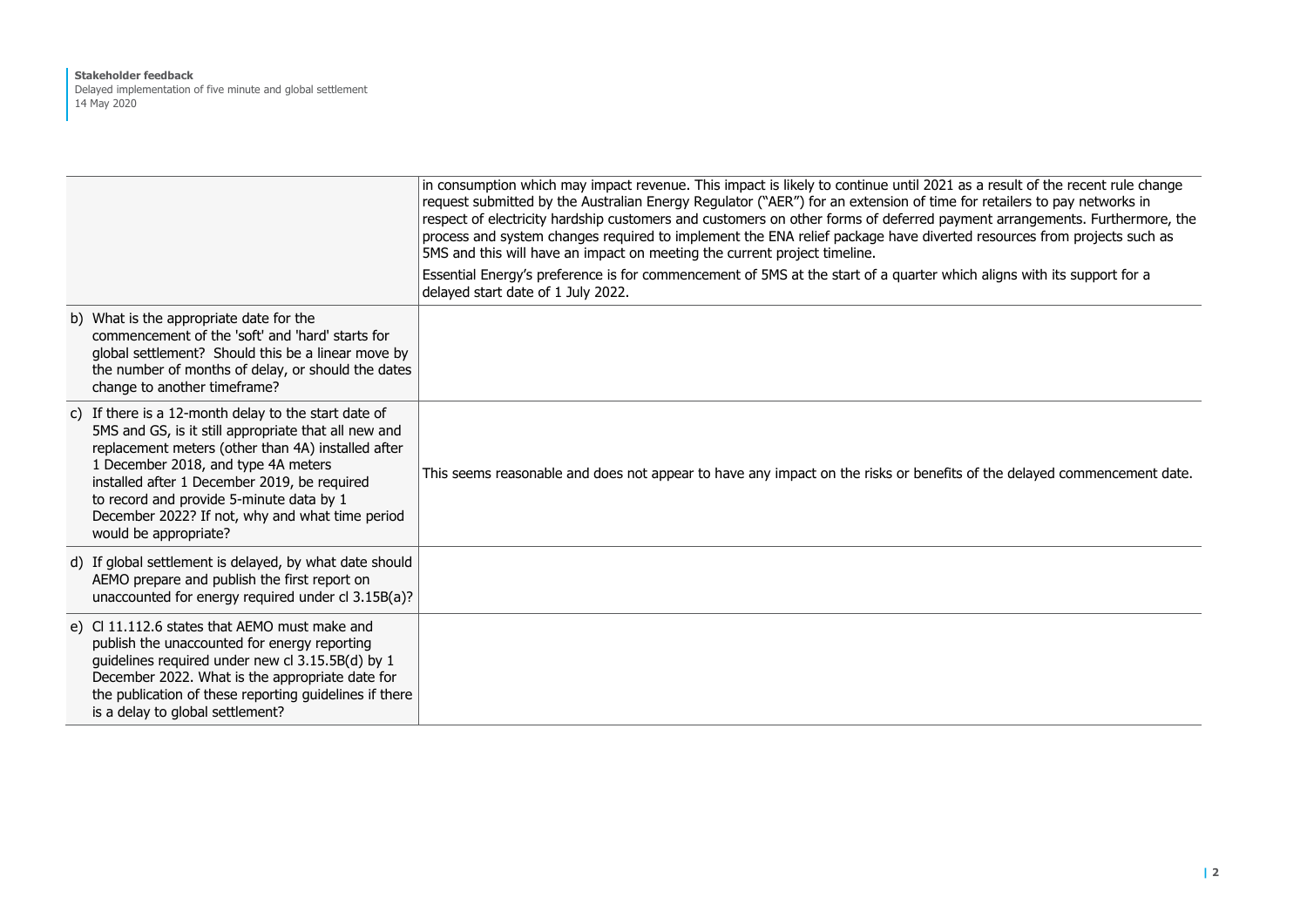#### **CHAPTER 4** – SECTION 4.2 – PARTICIPANT COSTS AND CAPACITY

|  |  | Question 2 - Participant costs |  |
|--|--|--------------------------------|--|
|--|--|--------------------------------|--|

| a) What is the expected impact of COVID-19 on<br>participant cash flows? How material is this impact?<br>How long are these cash flow impacts expected to<br>last?                                                                                                                                                                                                                         | As noted in the consultation paper, networks may be impacted by lower demand and volumetric revenue. In addition, the<br>ENA relief package in relation to customer hardship arrangements and the offer of rebate and deferral of payment options<br>to retailers, is currently impacting Essential Energy's cash flow, with this expected to continue until 30 June 2020. The<br>impact may last until 2021 as a result of the recent rule change request submitted by the AER for an extension of time for<br>retailers to pay networks in respect of electricity hardship customers and customers on other forms of deferred payment<br>arrangements.<br>The ENA relief package is estimated to have a total financial impact on Essential Energy of between<br>Confidential: Confidential information has been omitted for the purposes of section 24 of the Australian Energy Market<br>Commission Establishment Act 2004 (SA) and sections 31 and 48 of the National Electricity Law. |
|--------------------------------------------------------------------------------------------------------------------------------------------------------------------------------------------------------------------------------------------------------------------------------------------------------------------------------------------------------------------------------------------|---------------------------------------------------------------------------------------------------------------------------------------------------------------------------------------------------------------------------------------------------------------------------------------------------------------------------------------------------------------------------------------------------------------------------------------------------------------------------------------------------------------------------------------------------------------------------------------------------------------------------------------------------------------------------------------------------------------------------------------------------------------------------------------------------------------------------------------------------------------------------------------------------------------------------------------------------------------------------------------------|
| b) For participants that are required to implement<br>changes to IT systems and procedures for 5MS and<br>GS, how would the proposed 12-month delay<br>impact your implementation costs? Please quantify<br>and provide evidence where possible. Any<br>confidential cost information will be treated as<br>confidential and redacted from submissions<br>published on the AEMC's website. | A 12-month delay will help ensure that implementation costs remain within budget.                                                                                                                                                                                                                                                                                                                                                                                                                                                                                                                                                                                                                                                                                                                                                                                                                                                                                                           |
| c) To what extent can additional market testing<br>periods run by AEMO minimise costs associated<br>with the delayed commencement of 5MS and GS?<br>To what extent do participants rely on B2B data<br>flows for 5MS and GS testing?                                                                                                                                                       | Additional market testing periods would assist the scheduling of resources and systems, which are currently constrained as a<br>result of the impacts of COVID-19. Essential Energy relies on B2B data flows for 5MS testing, with the requirement of market<br>trial opportunities for multi-party industry wide testing to run through the transactions. This will ensure that business<br>processes and systems are working as intended and integration between B2B is successful.                                                                                                                                                                                                                                                                                                                                                                                                                                                                                                       |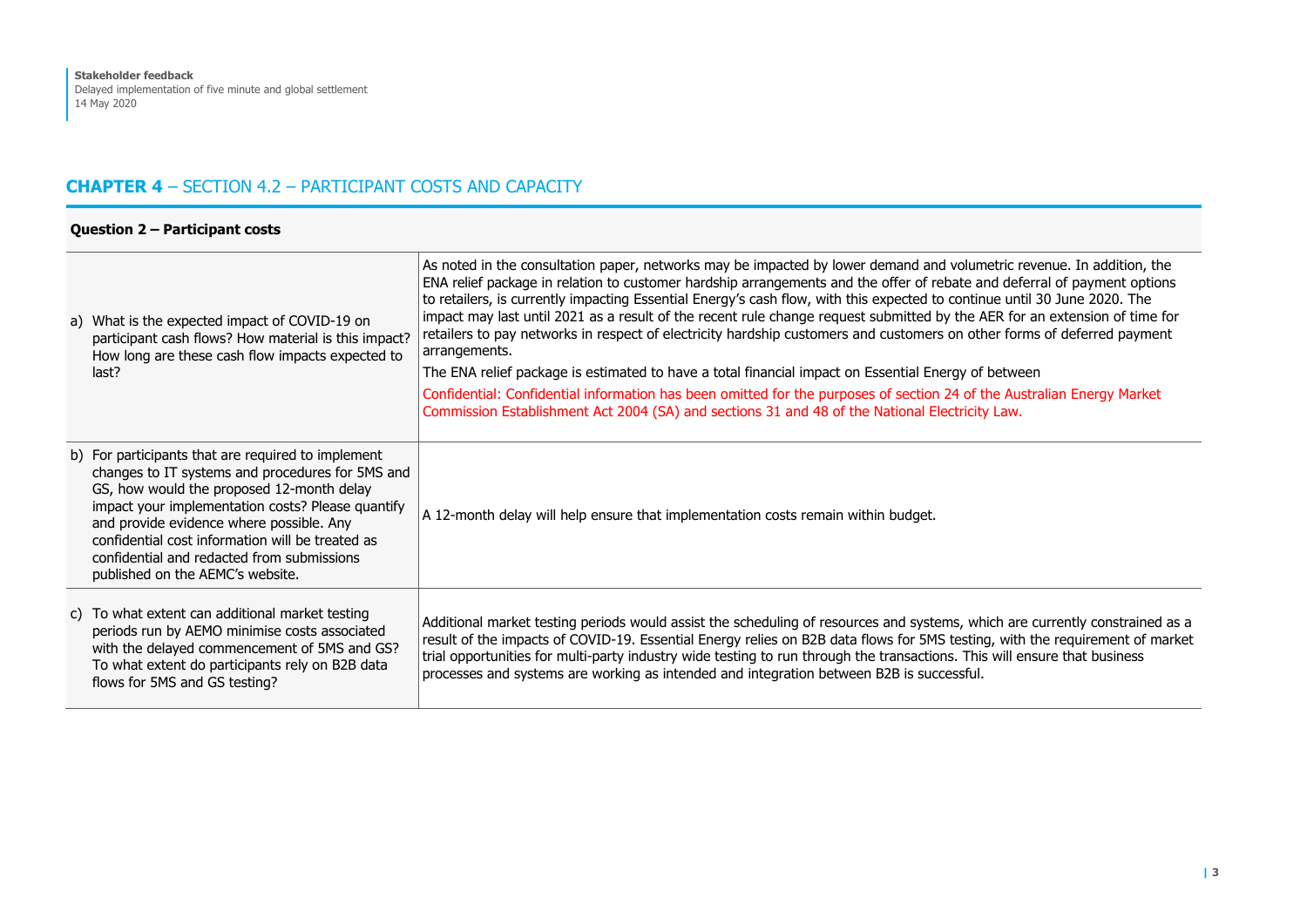#### **Question 3 – Participant capacity**

| and GS by 1 July 2021? | d) To what extent has COVID-19 affected participants' Essential Energy's capacity and capability to achieve implementation of 5MS by July 2021 has been heavily impacted by<br>ability to implement the necessary changes for 5MS COVID-19 due to lockdowns and restrictions that have prevented the completion of technology upgrades and related<br>activities. |
|------------------------|-------------------------------------------------------------------------------------------------------------------------------------------------------------------------------------------------------------------------------------------------------------------------------------------------------------------------------------------------------------------|
|                        |                                                                                                                                                                                                                                                                                                                                                                   |

#### **CHAPTER 4** – SECTION 4.3 – ELECTRICITY CONTRACT MARKET IMPLICATIONS

#### **Question 4 – Electricity contract market**

| a) To what extent have you purchased 5-minute cap<br>products for FY 2021-22? What would the impact of<br>a delay be to the value of those 5-minute cap<br>products as risk management products for your<br>business? |  |
|-----------------------------------------------------------------------------------------------------------------------------------------------------------------------------------------------------------------------|--|
| b) Would a delay to commencement of 5MS impact<br>swap, captions or any other financial hedging<br>products trading for FY2021-22 and beyond? If so,<br>how?                                                          |  |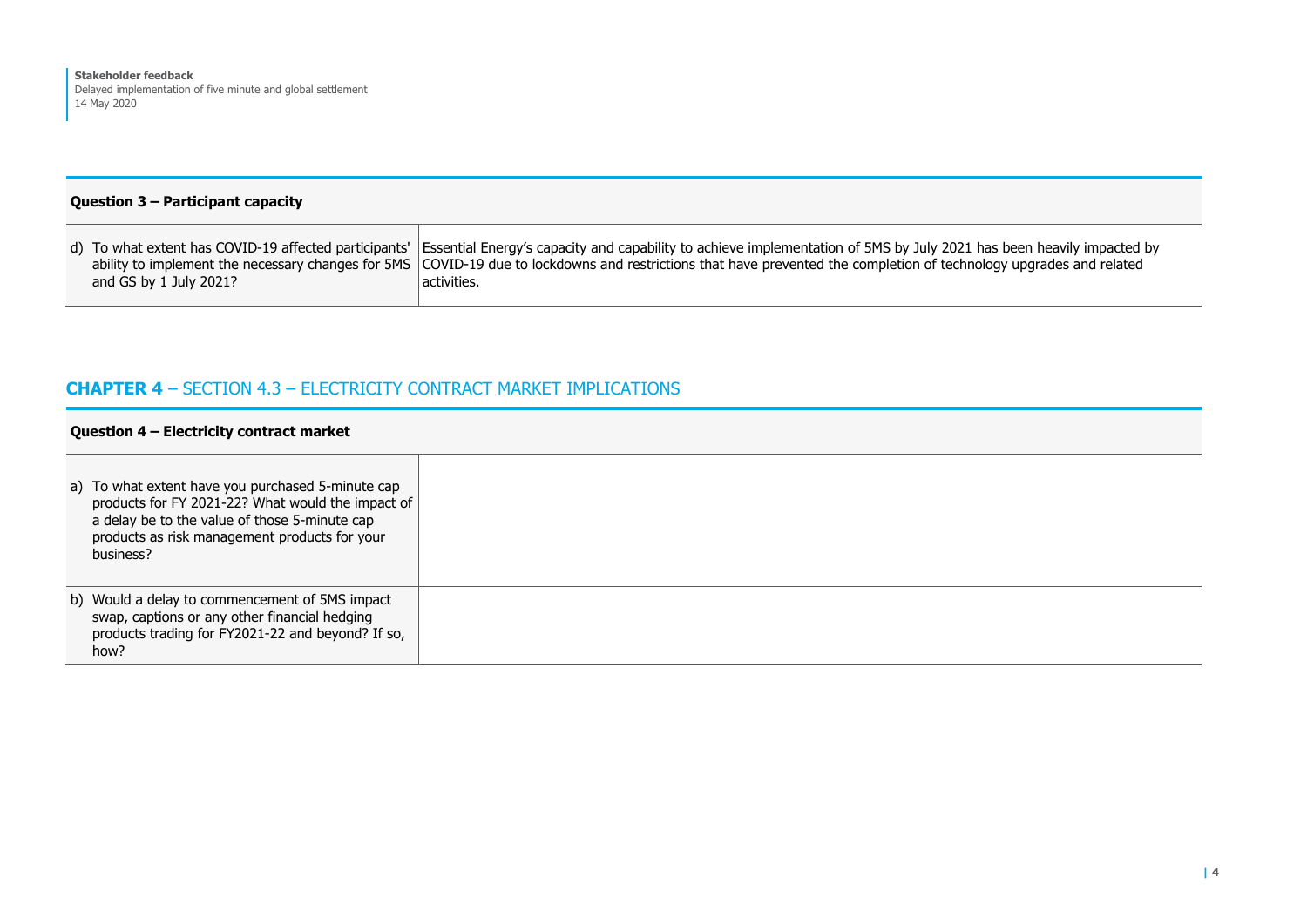#### **CHAPTER 4** – SECTION 4.4 – DELAYED BENEFITS

#### **Question 5 – Delayed benefits**

| a) To what extent were investments that have been<br>made, or are planned to be made, in technologies<br>that are capable of responding to a five-minute<br>price signal, dependent on the 5MS rule<br>commencing on 1 July 2021, as opposed to other<br>factors? What effect would a 12-month delay have<br>on the expected return on investment for these<br>assets? Please quantify and provide evidence,<br>noting that submissions can be treated as<br>confidential if requested, or confidential information<br>can be redacted from submissions published on the<br>AEMC's website. | Essential Energy has not committed to any solutions or services that were dependent on a 1 July 2021 commencement date.                                                                                                                                                                                 |
|---------------------------------------------------------------------------------------------------------------------------------------------------------------------------------------------------------------------------------------------------------------------------------------------------------------------------------------------------------------------------------------------------------------------------------------------------------------------------------------------------------------------------------------------------------------------------------------------|---------------------------------------------------------------------------------------------------------------------------------------------------------------------------------------------------------------------------------------------------------------------------------------------------------|
| b) To what extent would a 12-month delay to the start<br>of 5MS and/or GS delay the realisation of<br>other benefits for individual participants and/or the<br>industry as a whole? Please quantify and provide<br>evidence, noting that submissions can be treated as<br>confidential if requested, or confidential information<br>can be redacted from submissions published on the<br>AEMC's website.                                                                                                                                                                                    | The availability of more detailed 5MS consumption data to assist with network planning and investment will be impacted by<br>the delay. It is difficult to quantify what this impact would be at this stage. Essential Energy considers that a 12-month delay<br>would not have a major effect on this. |